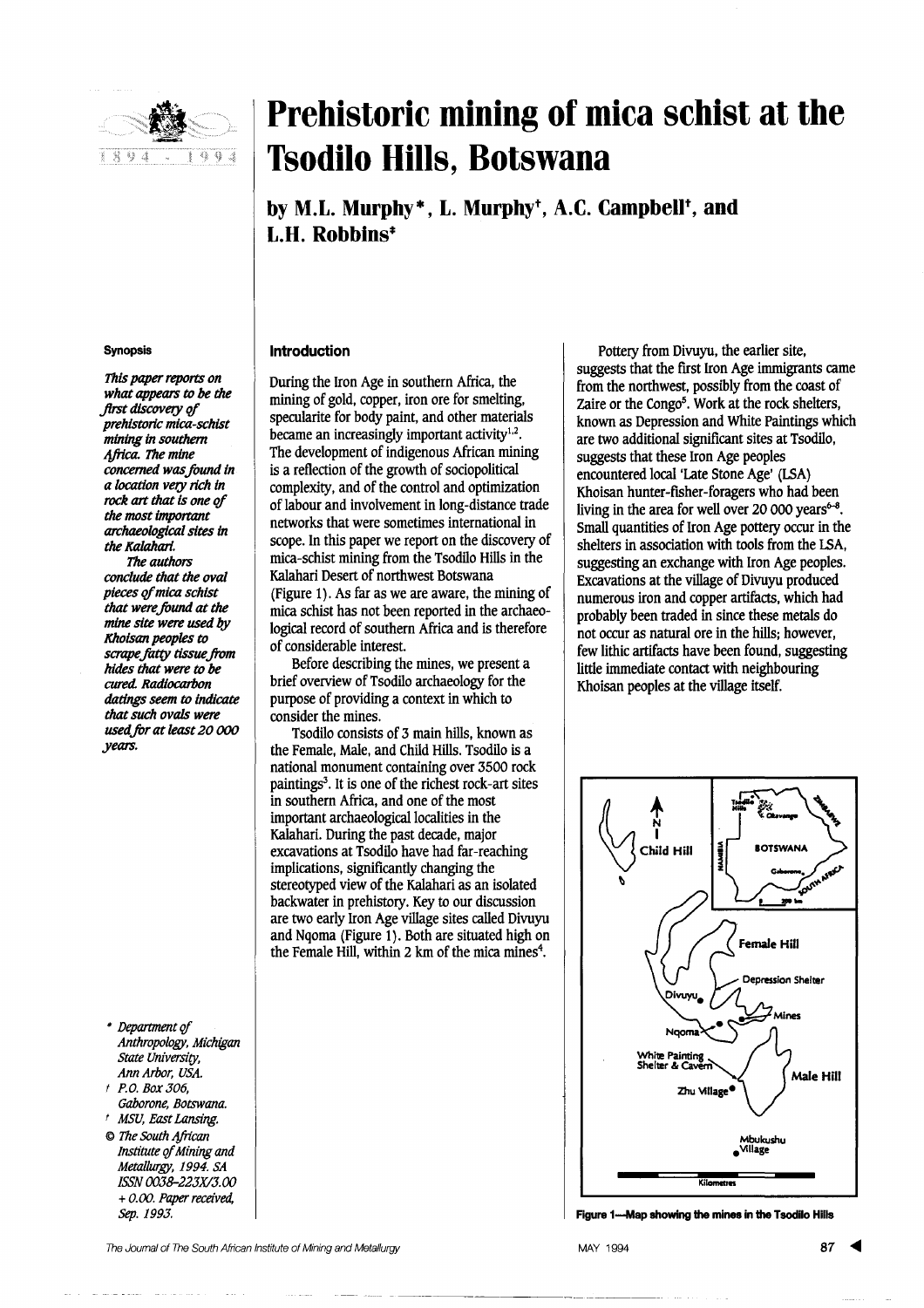ByaboutAD 850, the people occupying Divuyu had been replaced by new people whose village was established at Nqoma. The pottery from Nqoma suggests that these people originated from the upper Zambesi River area<sup>5</sup>. They were rich in cattle and small stock; grew grain crops; traded iron, copper, and glass beads; and, from the large quantity of microlithic remains, had close contact with neighbouring Khoisan peoples at the actual village. Nqoma was apparently deserted some time after AD 1000. In summary, the archaeological data indicate that both Khoisan and Bantu-speaking peoples of early Iron Age inhabited the Tsodilo Hills and, at times, interacted with each other. We shall explore this further in the interpretation of the mica-schist mines.

## Description of the Mines and Their Oral **Tradition**

The schist mines are located on the southeast of the Female Hill in a narrow valley high on a rocky spur. The valley has sheer rock sides, and is about 90 mlong by 15 m wide. The valley is completely hidden; the western approach is a narrow entrance at the top of a steep climb, while that at the east is formed by a long, low arch below massive rocks that block the valley end. It is so well concealed that nobody would be likely to find it unless having prior knowledge of its existence, or after systematic search. We suggest that the mining site may have been chosen deliberately because of its relatively inaccessible and protected location.



Figure 2-Test pits at the Tsodilo mines

The two mines are situated adjacent to each other on the northwest wall of the hanging valley (Figures 2 and 3). Elsewhere in the valley, the northwest wall exhibits natural depressions, perhaps 200 mmdeep. We believe that the mine excavation sites started as similar natural depressions in the rock, and that these were excavated using the techniques described later. The mining operation appears to have followed the bedding plains of the parent material. which is a micaceous quartzite schist that in this area dips to the north. Thus, the northern mine is situated somewhat lower than the entrance to the southern mine. The entrances to the mines are rather low and oval in appearance, with vaulted ceilings. To gain entrance to the northern mine, we had to crawl but, once inside, we were able to stand fully erect. The floor covers approximately 20  $\text{m}^2$  in area. The ceilings of both mines were covered with soot from fires and, as will be discussed later, we believe that the caves were excavated using some form of fire-setting technique. Outside the mouth of each mine were large piles of tailings consisting of broken and discarded slabs and fragments of mica schist.

When we brought local San and Mbukushu residents to the site, they at first claimed not to know of the existence or the purpose of the mines. Later, Mukate Samuchau, a local Mbukushu headman who visited the mines with us when we took the San there, admitted that he had known of their presence. He thought that they had been created naturally. He told us that, according to Mbukushu legend, the mines are called Dive da Matjena (the Cliffs of Matjena). He said Matjena was the sister to Ququdi  $(q = palatal click)$ , the first Mbukushu to settle in the Hills, possibly about 1860. Apparently, she had taken shelter in one of the mines during a long, wet period, and the mines had been named after her.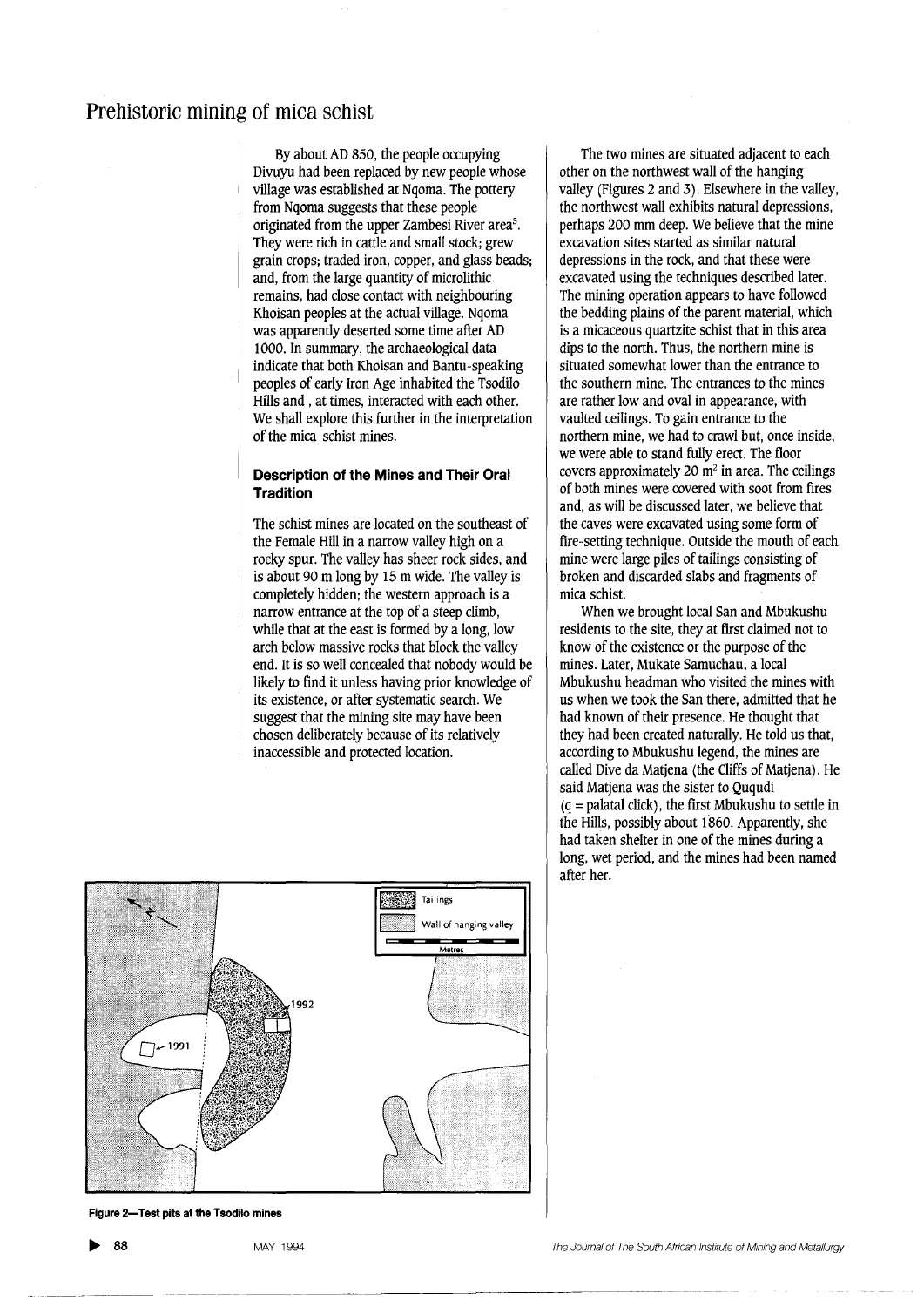

Figure 3-One of the test pits at the Tsodilo mines

# **Excavation in the Interior of the Mine**

In 1991 we excavated a 1-metre square test pit in the middle of the interior of the northern mine. This pit produced one Iron Age decorated pottery sherd, several schist ovals (as discussed later), some hammer stones and grindstones, and an abundance of well-preserved charcoal. The charcoal, which consisted of large pieces, many about 3 cm long, was found interspersed with slabs of schist throughout the approximate 53 cm of the deposits. The charcoal recovered from the mines was in such a high concentration that we were led to believe that the technique utilized for excavation was a form of fire-setting in which the rocks were heated, causing the schist to spall along its bedding plains. The large amount of labour that must have been required to excavate the mines in solid rock by simple fire-setting techniques indicates an ability to organize labour and to sustain a considerable work effort. A charcoal sample from the base of the excavation overlying bedrock between 40 and 53 cm yielded a radiocarbon date of 1150+/-50 BP (Beta 47863). This date fits in well with the dates for the early Iron Age villages mentioned, namely 7th to 11th century AD.

The large sherd with a decorated rim was recovered just below the surface of the excavation (Figure 4). The original vessel was a large globular jar, which is directly comparable with Vessel Shape 2 as described by Hendrickson<sup>9</sup>, who provides a detailed study of the early Iron Age ceramics of the area. The tempering material included in the sherd is charcoal, which has a moderate distribution. The overall surface of the vessel has been smoothed. Decorative motifs found on the sherd include diagonally incised lines bordered by a horizontally oriented line. The sherd has elements that are somewhat comparable with those on the Ngoma vessels described by Hendrickson<sup>10</sup>, yet the decoration on the sherd found within the mines appears to be restricted to the uppermost portion of the vessel and is bounded by a horizontal incised line above the neck region.

# **Excavation of the Tailings Pile**

While our 1991 research had convinced us that the 'caves' we had found were not natural but were, in fact, mines, we did not know exactly what was being mined. For this reason, we decided to return to the site in 1992 and excavate a test pit on the outside of the mines to examine the low mound that we believed to be a mine-tailings pile. This mound covered an area of about 30  $\text{m}^2$ , and rose to a height of some 40 cm along a middle ridge.

We excavated a trench of 1 by 2 m cutting across the edge of the tailings pile in front of the northern mine (Figures 2 and 3). The surface consisted mainly of schist fragments and a minimal amount of soil. Below the surface, the dense schist slabs continued to a depth of approximately 40 cm, where the original soil surface was encountered. There was no stratigraphy present in the test pit. Some of the schist appeared to have been roughly chipped into oval preforms, and several had clear traces of grinding on their edges. We immediately noticed a similarity between these worked schist ovals and similar ones that we had already found in LSA levels at the rock shelter in the Tsodilo Hills referred to as the White Paintings Shelter.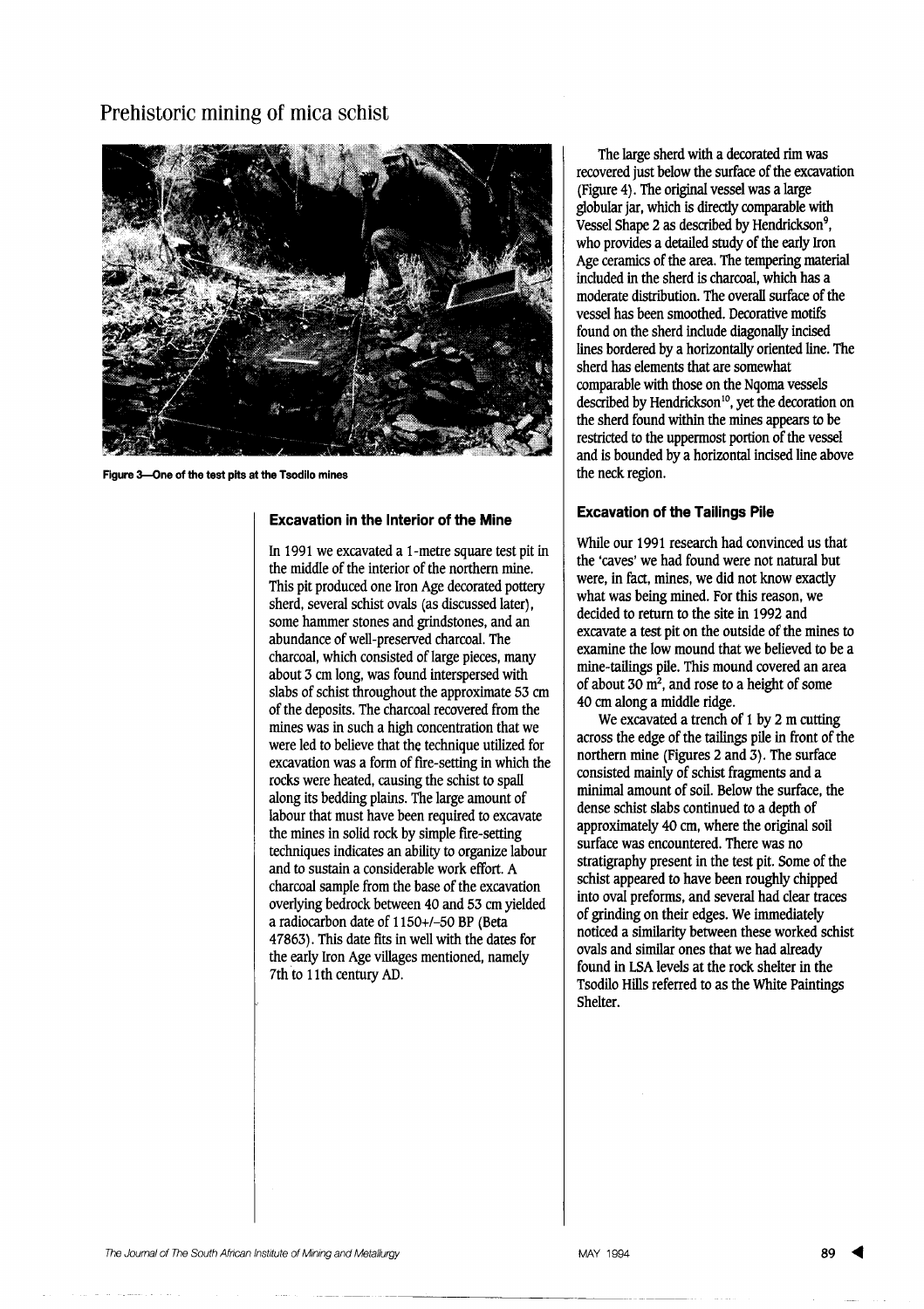

Figure 4-Large sherd with a decorated rim

#### Acknowledgements

We are grateful to the National Science Foundation for funding, and the National Museum and Art Gallery of Botswana for supporting this research. We also thank our field crews of Jeremy Clark, Naill Campbell, Judy Campbell, AIex Matseka, Dennis Cherry, Julian Harris, Mukate Samuchau, Tsoro, and Gxauwe. We thank Kristi Rutz for help with the maps.

#### **References**

- 1. PHILLIPSON, D.W. *4frican archaeology.* Cambridge (UK), Cambridge University Press, 1985.
- 2. HUFFMAN, T.N. Ancient mining and Zimbabwe. /. S. *4fr. Inst. Min. MetaU.,* vol. 74. 1974. pp. 238-242.
- 3. CAMPBElL, A., DENBOW, J., and WILMSEN, E. Paintings like engravings: Rock art at TsodiIo. *The Bleek* Conference, Quellen zur Khoisan-Forschung. Lewis-Williams, D., and Dowson, T., (eds.). Hamburg (Germany), Helmet Buske Verlag, 1993.
- 4. DENBOW, J., and WILMSEN, E. The advent and course of pastoralism in the Kalahari. *Science*, vol. 234. 1986. pp. 1509-1515.
- 5. DENBOW,J. Congo to Kalahari: Data and hypotheses about the political economy of the western stream of the Early Iron Age. African *Archaeological Review,* 1990.

We recovered a total of 10 schist ovals from the excavation (Figure 4). Most of them appear to represent early stages in the manufacture of the ovals, which, when either finished or highly used, are usually more heavily ground on their edges than those found in the tailings pile. Given their presence in a dump, they were probably either rejects that had been discarded intentionally, or pieces that had been lost during the mining operation. The schist ovals from the excavation range in length from 5,8 to 17,5 cm, with a mean length of 0,9 cm. Ten additional pieces of schist were recovered with traces of grinding on them. There were also three combination grindstone/hammer stones and two hammerstones, and a double grindstone and hammer was recovered near the bottom of the excavation. At the base of the pit, which had formerly been the original ground surface, we recovered a small undecorated charcoaltempered sherd. The charcoal temper (a local early Iron Age characteristic) suggests early Iron Age affinities, and is consistent with the date deduced for the interior of the mine.

We recovered, in addition to the schist ovals, pieces of friable red-orange schist, which crumbles easily into fine pigment. This may also have been sought after by the miners, although traces of deliberate use were not apparent. Finally, we noted that individual pieces of the schist occasionally contained crystals of asbestos. These may also have been used for some yet undetermined purpose, since they were found in the excavation at the White Paintings Shelter in most of the upper levels, and are believed to have been imported to the site.

It is clear from the contents of the tailings pile (the great density of schist slabs) and the worked pieces of highly micaceous schist, that the mica schist itself had been mined. It is suggested that the thin slabs, which had been spalled off the bedrock inside the mine, were subsequently roughed out by being hammered into an oval shape (Figure 5) and the edges on the schist ovalswere then ground. We think that this was done to extract the mica, although the schist ovals themselves may have been used to scrape hides.

Beaumont24 illustrates a specularite-covered stone (backed discoid) from the Middle Stone Age stratum at Lion Cave, Ngwenya, Swaziland, which he describes as a 'mining tool'. The illustrated discoid looks very similar to our ground schist ovals. It should also be noted that both specularite and mica when ground produce a glittering powder.

## **Relevant Ethnographic Data**

The use of ethnographic analogy in archaeological interpretation has an extensive history<sup>11,12</sup>. While we are aware of the problematical nature of this approach in the comparative study of artifacts, it is noteworthy that the Nama-speaking Khoi in Namaqualand use similar stones as hide scrapers<sup>13</sup>. The scrapers are used to remove the fatty tissue from the hide during the curing process. These scrapers are sandstone or chalky pebbles with an abrasive surface, rather than mica schist. The texture of the scraper is coarse enough to remove fatty tissue, yet not coarse-grained enough to tear hide. This compares nicely with the schist ovals from Tsodilo.

In regard to the acquisition of the raw material for scrapers, Webley<sup>13</sup> documents that individuals quarried their own scrapers from favourite localities. Trips to the source area occurred only once a year. She also states that certain scrapers were curated and inherited from mother to daughter<sup>14</sup>. This ethnographic example gains significance if we consider that, in the desert setting of the Kalahari Sandveld, sources of suitable raw materials for scrapers are very rare and are found at widely dispersed locations. For this reason, as well as others, Tsodilo as a prominent source of raw material must have been especially important to peoples who lived in a very wide area. The San hxaro system <sup>15</sup> for exchanging goods over long distances in the Kalahari, if it has ancient roots, may have facilitated the distribution of a wide range of lithic materials, including the schist ovals, among groups of peoples.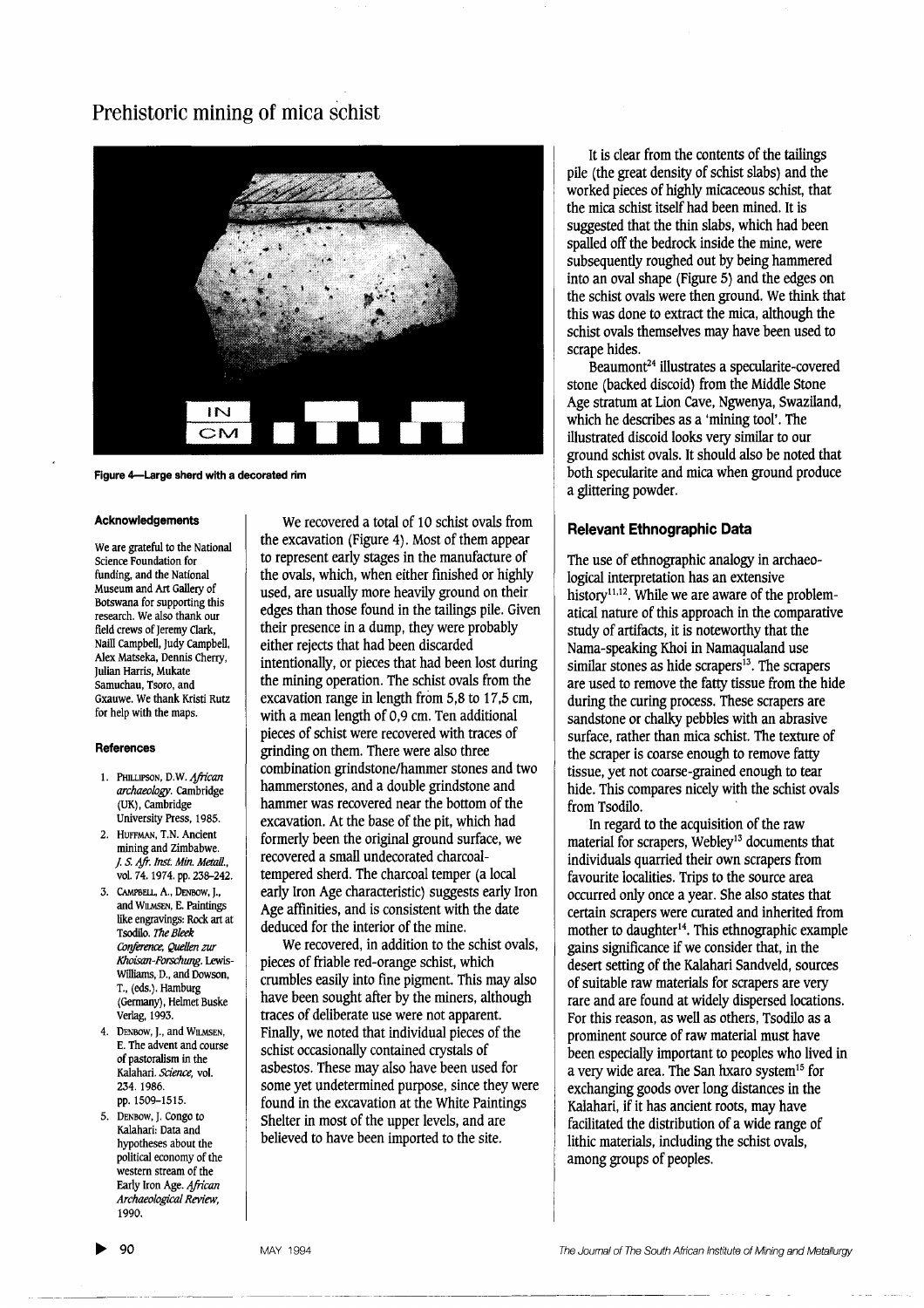- 6. RoBBINS,LH., and CAMPBELL,A.C. The Depression rock shelter site, Tsodilo Hills. *Botswana Notes and Records.* vo!. 20. 1989. pp.I-3.
- 7. RoBBINS,LH. The Depression site: A Stone Age sequence in the northwest Kalahari. *National Geographic Research.* vo!. 6. 1990. pp. 329-338.
- 8. ROBBINS, L.H., MURPHY, M.L. STEWART, K.M, CAMPBELL, A.C., and BROOK, G.A. Barbed bone points, Paleoenvironment, and the antiquity of fish exploitation in the Kalahari Desert, Botswana. *Journal* of *Field Archaeology.* in press.
- 9. HENDRlCKSON, A.A.B. Early Iron Age ceramics from northwestern Botswana: The evidence from Matlapaneng, N!oma, and Divuyu. New York University, M.A. thesis, 1986. Fig. 3, p. 22.
- 10. HENDRICKSON, A.A.B. *Idem..* p. 98.
- 11. Ascher, R. Analogy in archaeological interpretation. *Southwestern journal if Anthropology.* vo!. 17. 1961. pp. 317-325.
- 12. BINFORD, L.R. Smudge pits and hide smoking: The use of analogy in archaeological reasoning. *American Antiquity,* vo!. 32.1967. pp. 1-12.

# **Schist Ovals in the White Paintings Shelter**

As discussed earlier, ovals and fragments of micaceous schist are consistently found in the LSA levels at the White Paintings Shelter. At first, when these were encountered prior to the discovery of the mine site, they were thought to have been spalls from the ceiling of the rock shelter. However, as they continued to be found, we noticed edge grinding and became convinced that they were artifacts (Figure 5). The schist ovals also appeared to be too regular in shape and size simply to have been chance occurrences. They had been consistently flaked and ground to regular ovate to sub-ovate shapes, and their edges in many cases were extremely smooth. Their size ranged from small *(ca* 4 cm) to fairly large *(ca* 15 cm), but in all cases they could have been hand-held. The mica content of the artifacts varied from some that were literally loaded with mica to others that contained a predominance of feldspars and other ferromagnesium minerals.



Figure 5-Schist ovals recovered from the excavation

The Joumal of The South African Institute of Mining and Metallurgy

particular levels at the White Paintings site, but were concentrated in the LSA horizons. While the analysis is still in progress, preliminary findings have revealed a minimum of 20 schist ovals in at least 7 different excavation units. Typically, only one or two examples were found in an individual 10 cm level within a square of 1 m. The schist ovals occur both in the LSA levels that contain Iron Age pottery, and in the preceramic LSA levels that clearly date from before the period when early Iron Age peoples arrived at Tsodilo. For example, 9 specimens were recovered from levels above 70 cm containing pottery, while the remainder were found below that depth; <sup>2</sup> were found in the level 120 to 130 cm, which immediately underlies an area with radiocarbon dating of 4330+/-160 BP (Beta 47865). The deepest fmd came from sq. 18 at 330 to 340 cm, and is associated with early LSA remains. This oval was found just below a sample of burnt bone (320 to 330 cm) that yielded a radiocarbon date of 20,340+/-520 BP (Beta 47866). Thus, the ovals appear to have been used for a least 20 000 years.

The schist ovals were not restricted to

Two additional ovals were recovered at the Tsodilo Depression Shelter in preceramic and ceramic LSA levels. Several others were recently found in the Tsodilo Male Hill Cave (sq. 2, 160 to 170 cm) in pre-ceramic LSA levels that date to earlier than the first century AD.

## **Use of the Schist Ovals through Time**

What do these data suggest regarding the use of schist ovals through time at Tsodilo, and how does one interpret the excavated mine? First of all, it is clear that the schist ovals were being used over a very extensive period, much of which is substantially older than the mine itself. Given the general assumption that the pre-Iron Age peoples in southern Africa were Khoisan peoples, one might conclude that, during much of the time that the ovals were used, they were associated with Khoisan peoples<sup>16</sup>. It is possible that the schist was *not* being mined during that period (before the Iron Age). Instead, slabs may have been collected on the surface below rock outcrops. However, during the early Iron Age, as trade networks increased in importance, the schist mines were developed.

## **The Ethnicity of the Miners**

We recognize that it is difficult to associate littleknown archaeological sites that are neither settlements nor cemeteries (both of which may contain important clues to ethnicity and language) with specific ethnic or linguistic groups. Therefore, our ideas about ethnicity must be regarded as best guesses, rather than established facts.